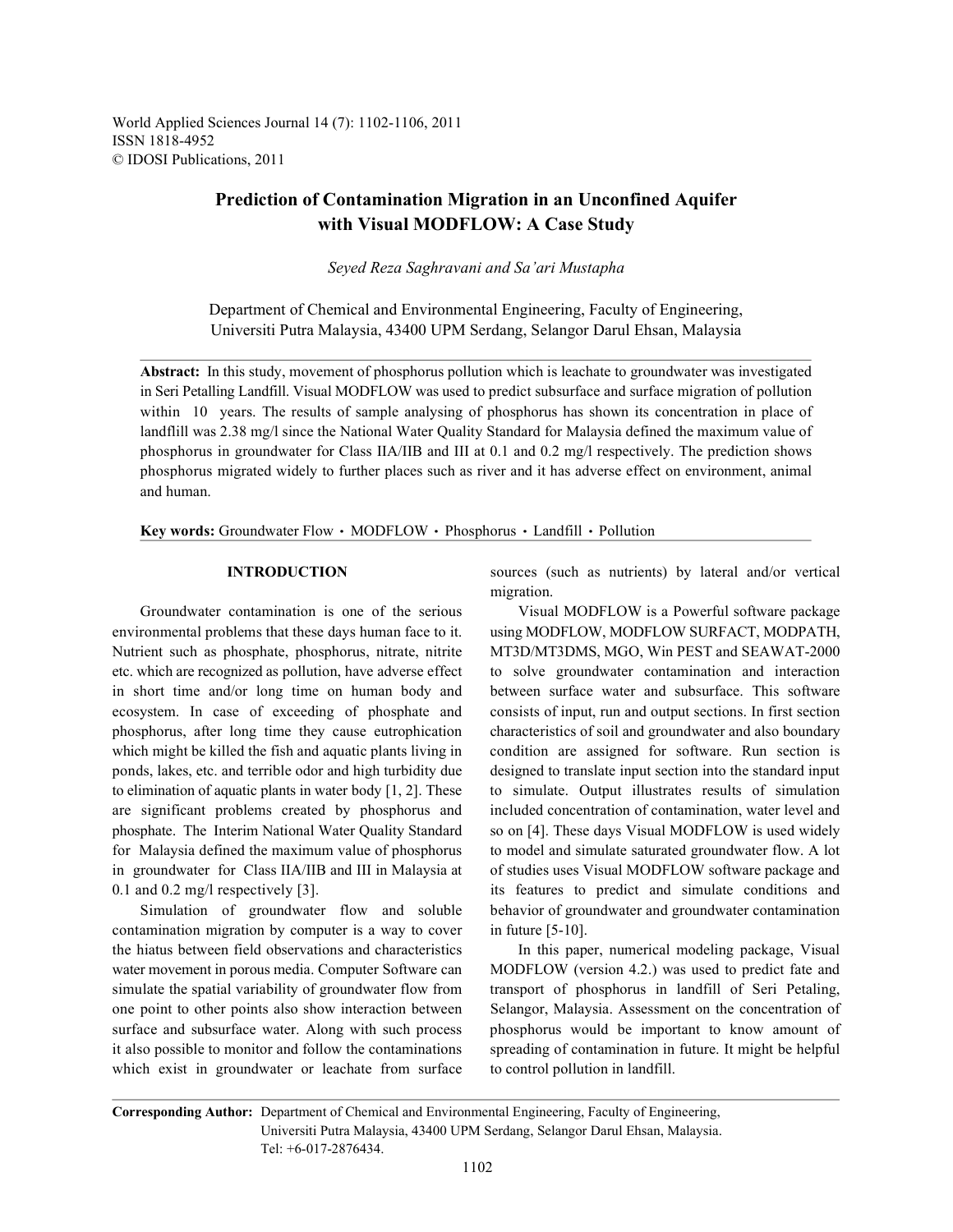101° 41´ 18½ E, 101° 41´ 51½ E longitude and 3° model. The aquifer is considered as isotropic and 04´ 04½ N, 3° 04´ 20½ N latitude. The landscape is heterogeneous. sloping with elevations that range from 25 m to 43 m above Mean Sea Level (MSL). The study area is **Groundwater Flow Modeling:** MODFLOW, a computer located in tropical climate with annual average program, has been developed for U.S. Geological Survey rainfall of 2900 millimeters. Soil and rock study in the form of modular three dimensional groundwater indicates that the aquifer consists of Silty Clay. flow model. MODFLOW is able to simulate a wide range The layer is known as Kenny Hill formation [11, 12]. of flow in porous media with wide varieties of systems Figure 1 show the place of study area in southwest of and standard including groundwater flow, transport of Kuala Lumpur. contamination (Harbaugh *et al*., 2005). MODFLOW solves

software including Effective Porosity, Specific Yield, of flow are calculated. The formula that is used to predict Specific Storage and Dispersivity of phosphorus in soil flow is: is extracted from literature. Some parameters assigned in the software for the simulation includes hydraulic conductivity, Porosity, thickness and type of soil were

**MATERIALS AND METHODS** gathered between 1999 and 2001 in study area [13]. **Study Site:** Location of study area lies between (mm/y) are measured for study area was assigned to the Amount of evapotranspiration (mm/y) and recharge

**Groundwater Data:** The parameters are inputted in domain and, from these results, the velocity components for the distribution of hydraulic head within the model

$$
\frac{\partial}{\partial x}\left(K_{xx}\frac{\partial h}{\partial x}\right) + \frac{\partial}{\partial y}\left(K_{yy}\frac{\partial h}{\partial y}\right) + \frac{\partial}{\partial z}\left(K_{zz}\frac{\partial h}{\partial z}\right) - W = S_s\frac{\partial h}{\partial t} \quad (1)
$$



Fig. 1: Location of study area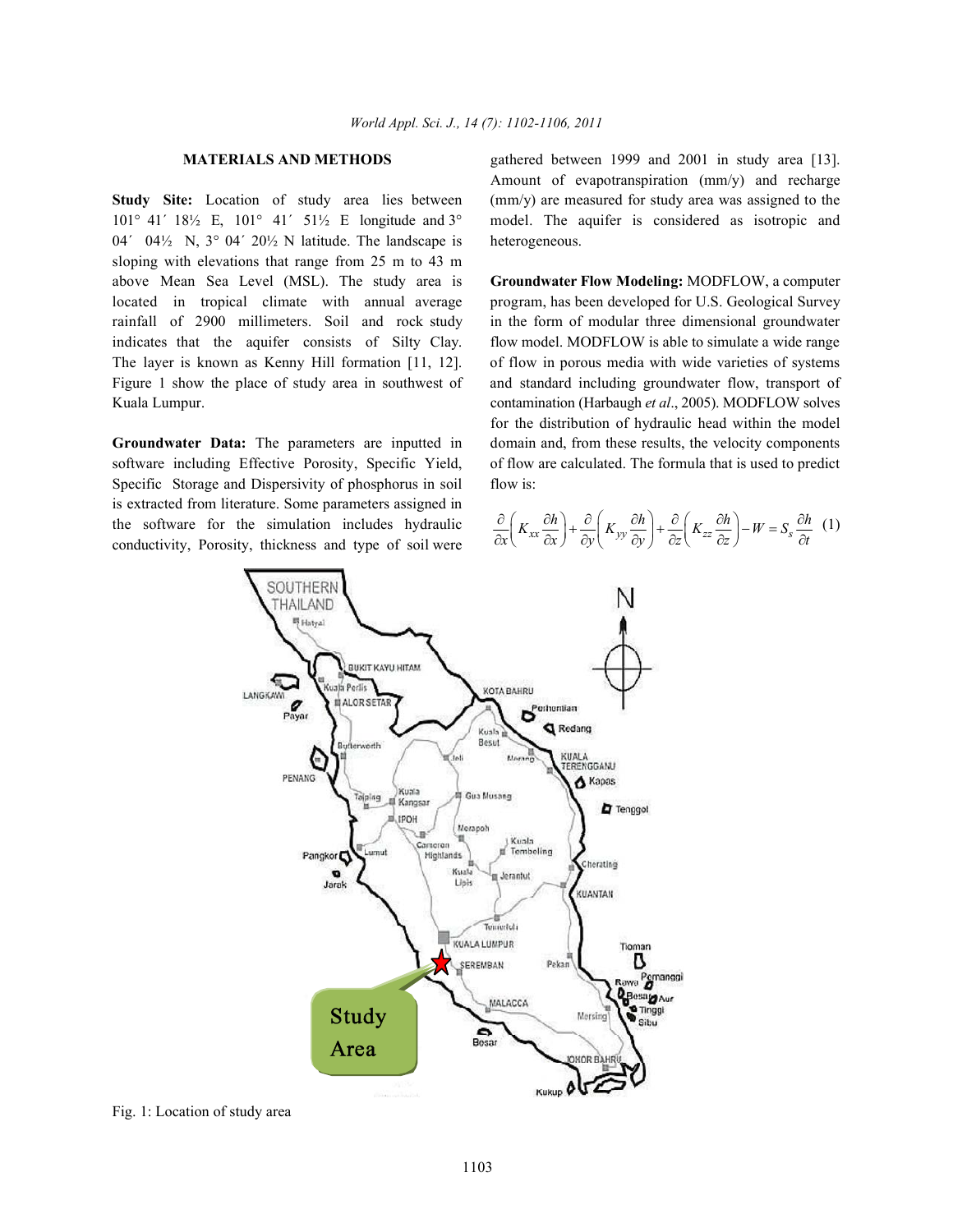

Fig. 2: location of river boundary in study area

phosphorus into groundwater MT3DMS was used. concentration of phosphorus in 2.38 mg/l. In MT3DMS simulate advection, dispersion and chemical comparison with Department of Environmental (2004) it reactions of contamination in groundwater. It uses the shows high concentration. cell-by-cell data which is computed and outputted by We used the Visual MODFLOW (Waterloo MODFLOW to establish the results [14]. The formula that Hydrogeologic, Inc.) and the model was run to steadyis used to predict flow is: state for 1 and 10 years. As a matter of fact, phosphorus

$$
\frac{\partial(\omega C^k)}{\partial t} = \frac{\partial}{\partial x_i} \left( \omega Dij \frac{\partial C^k}{\partial x_j} \right) - \frac{\partial}{\partial x_i} \left( \omega v_i C^k \right) + q_s C_s^k + \sum R_n
$$
\n(2)

software includes, i) Constant Head Boundary (CHB), ii) phosphorus to bypass the soil particles which permits evapotranspiration boundary and iii) recharge boundary transportation of high concentration of phosphorus and iv) river boundary. The assigned values as recharge through the soil [15]. The results show phosphorus was and evapotranspiration to whole cells of software are not migrated widely along the groundwater flow 288 mm/yr and 1550 mm/yr respectively. Figure 2 shows (Figure 3) whereas the borehole number 3 is located the river boundary which is assigned in software. exactly inside the landfill.

calibration phase in order to regress between the instead of movement along with groundwater. Regarding calculated data and those observed in the groundwater to Figure 4 pollution plume moving toward the river and monitoring wells. Based on these results, Standards infiltrate to surface water and transported to other place. Error of the Estimation (SEE) was 0.058 mg/l. A root mean It should be notified that X and Y axis are expressed in squared (RMS) value of 0.081 mg/l was achieved during meter unit. calibration. The normalized RMS for the model was Due to place of landfill (landfill located in

area have shown concentration of phosphorus in indicated in Figure 4.

**Solute Transport Modeling:** To simulate leachate of most part of study area is low while in landfill

time because of high absorption capacity of the soil for adsorption of phosphorus particles but mobility of **Model Boundaries:** The boundaries are assigned in soil is reached. This enables the groundwater carried can not leach and move with groundwater in the short phosphorus is resumed as the adsorption capacity of the

**Model Calibration:** Model results were used during the the south (into the river which is located in south of map) But after 10 years pollution plume is moving toward

3.992%. higher place and river is beside the landfill **RESULTS** groundwater in study area is effective by the river that is Results of phosphorus measurement in study contamination toward the south (into the river) has which is located in lower place), movement of located in south of study area and movement of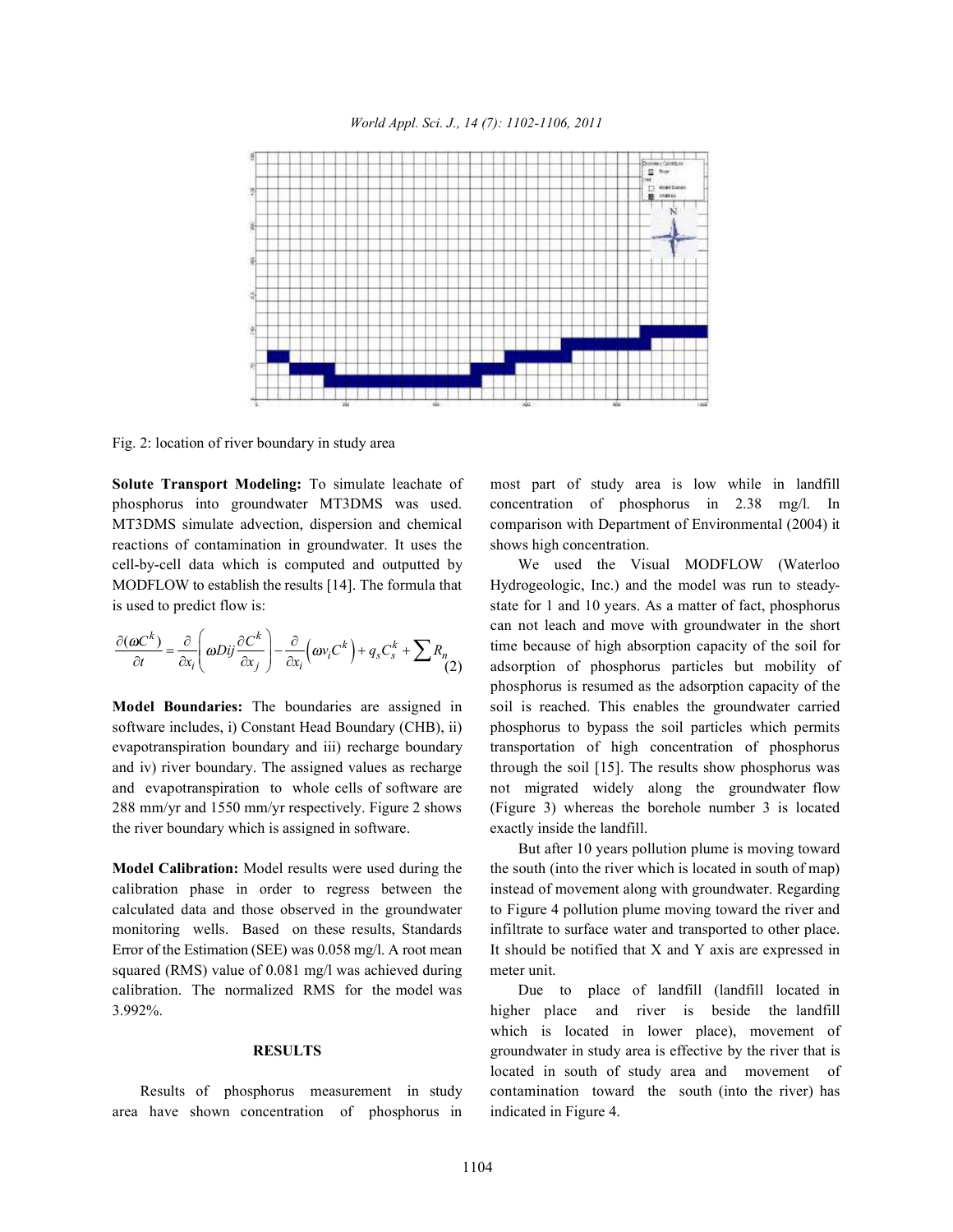*World Appl. Sci. J., 14 (7): 1102-1106, 2011*



Fig. 3: Migration of contamination after 1 year



Fig. 4: Migration of contamination after 10 years

aquifer is highly contaminated by phosphorus which is It should be noted that the periods of phosphorus 2.38 mg/l when standard of the National Water Quality migration prediction were selected different (1 and 10 Standard for Malaysia is declared by Department of years) to obtain the distinctive results and approving Environment (DOE) 0.1 mg/l for drinking water (Class IIA). mobility of overloaded phosphorus within the longer time 0.35 mg/L of phosphorus concentration in upper stream in study area. This enables the groundwater carried borehole was reported that showing there is no critical phosphorus to bypass the soil particles which permits concentration existed before groundwater received by transportation of high concentration of phosphorus landfill and it is main source of contamination in region. through the soil (Knapp and Hardy, 2002).

absorption capacity of the soil for adsorption of concentration in subsurface zone in landfill zone.

**DISCUSSION** phosphorus particles (Khan and Ansari, 2005; Smil, 2000) The present research confirms that the unconfined capacity of the soil is reached (Knapp and Hardy, 2002). but mobility of phosphorus is resumed as the adsorption

As a matter of fact, phosphorus cannot leach and Groundwater flow and solute transport modeling move with groundwater in the short time because of high was effective to assess and predict of phosphorus